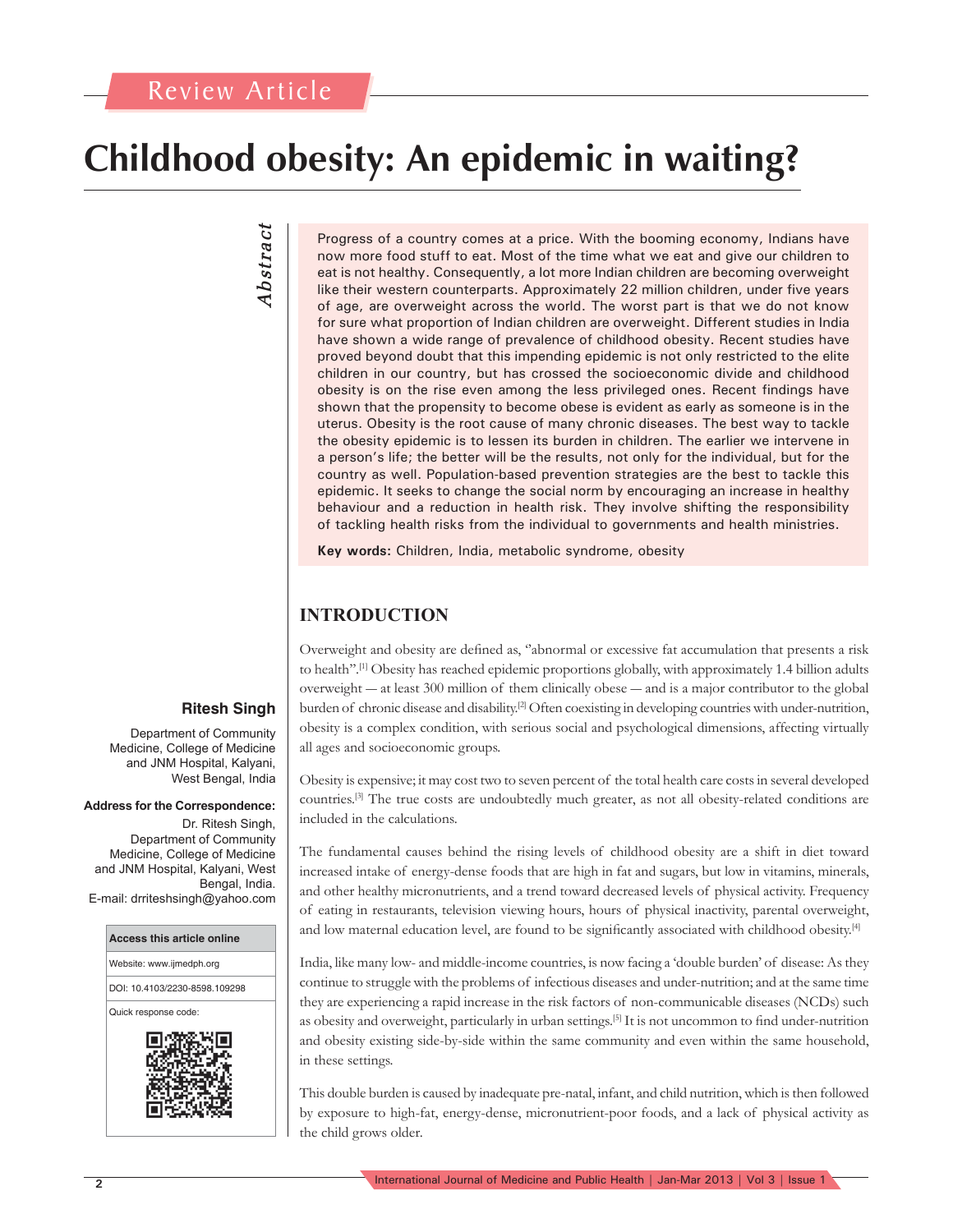# **MEASUREMENT OF OVERWEIGHT AND OBESITY**

Obesity can be measured in different ways. The most common method is measuring the weight and relating it to other parameters. We measure overweight and obesity in adults as the Body Mass Index (BMI) also called quetlet index. This is a simple index to classify overweight and obesity in adult populations and individuals. It is measured by dividing the square of the height in meters by the weight in kilograms (kg/m<sup>2</sup>). The BMI cut-off for different groups of obesity is the same for both males and females, and for all ages of adults. However, it is considered as a rough guide because it may not correspond to the same body fat percentage in different individuals. Other methods of estimating body fat and body fat distribution include measurements of skin-fold thickness and waist circumference, calculation of waist-to-hip circumference ratios, and techniques such as ultrasound (USG), computed tomography (CT), and magnetic resonance imaging (MRI).

It is difficult to develop one simple index for the measurement of overweight and obesity in children and adolescents, because their bodies undergo a number of physiological changes as they grow. We cannot have the same criteria for both the sexes and for all the children, irrespective of their ages. Age and sex are considered for children for two reasons: The amount of body fat changes with age and the amount of body fat differs between girls and boys. The World Health Organization (WHO) has released Child Growth Standards in April 2006, mentioning the expected anthropometric measurements for children of age 0-5 years.[6] These standards have been developed after extensive surveys were conducted in different parts of the world. For individuals from 5-19 years, the WHO has developed the Growth Reference Data. It is a reconstruction of the 1977 National Center for Health Statistics (NCHS)/WHO reference, and uses the original NCHS data set, supplemented with data from the WHO Child Growth Standards sample for young children up to the age of five. The BMI ranges for children and teens are defined so that they take into account normal differences in body fat between boys and girls and differences in body fat at various ages. At birth the median BMI is as low as 13 kg/m<sup>2</sup>. It increases to 17 kg/m<sup>2</sup> at age one year, decreases to  $15.5 \text{ kg/m}^2$  at six years of age, and then increases again to 21 kg/m<sup>2</sup> at age 20.<sup>[7]</sup> After the BMI is calculated for children and teens, it is plotted on BMI-for-age growth charts (for either girls or boys), to obtain a percentile ranking. The percentile indicates the relative position of the child's BMI among children of the same sex and age. The growth charts show the weight status categories used with children and teens (underweight, healthy weight, at risk of overweight, and overweight).

In 2001, the International Obesity Task Force (IOTF) proposed a new classification system for overweight and obesity in children. The IOTF group combined the childhood and adult definitions of overweight and obesity prevalent then, by taking, at age 18 years, those percentiles that corresponded to the BMIs of 25 and 30 kg/m<sup>2</sup> and using these same percentiles throughout the age range for specifying overweight and obesity in childhood in girls and boys separately.[8] The IOTF chose data from six countries, that is, National Health and Nutrition Examination Survey I data from the United States, UK data, and surveys from The Netherlands, Hong Kong, Singapore,

and Brazil. The composite percentile cutoff points chosen from the six datasets are now used in many parts of the world.

## **BURDEN OF OBESITY IN CHILDREN**

Childhood overweight and obesity is a form of malnutrition. Childhood obesity is on rise and it is one of the most serious public health challenges of the twenty-first century. There is hardly any country where this problem is not present and it is steadily affecting many low- and middle- income countries, particularly in urban settings. The prevalence has increased at an alarming rate. Globally an estimated 170 million children under the age of 18 years are overweight.[9] It has been estimated that in 2010, 43 million children under the age of five years were overweight.<sup>[10]</sup> More than 75% of the overweight and obese children live in low- and middle-income countries. IOTF has shown that one in 10 children is overweight, a total of 155 million.[11] Approximately 30-45 million of these 155 million children are classified as obese, accounting for two to three percent of the world's children of age 5-17 years. In some countries, more than 30 percent of the children are obese. The problem is global and increasingly extends into the developing world; for example, in Thailand, the prevalence of obesity in 5-to 12-year-old children rose from 12.2% to 15.6% in just two years.[12]

There have been meagre data from India on the prevalence of childhood obesity. A study<sup>[13]</sup> was conducted to assess the prevalence of obesity and overweight in adolescent public school girls (10-15 years of age) of Chennai in 1981 and 1998. The first part of the study was done in the year 1981 and the prevalence of overweight among children was compared with the second part in 1998. Almost a similar number of children were taken in both years. Overweight and obesity were denoted by BMI above the eighty-fifth and ninety-fifth percentiles, respectively. The prevalence of overweight (9.6 percent in 1981 and 9.7 percent in 1998) and obesity (5.9 percent in 1981 and 6.2 percent in 1998) was comparable in both studies. It was also observed that the BMI for the corresponding age showed an increase from 1981 to 1998. Another study<sup>[14]</sup> was done on the adolescent children in urban India, to quantify the prevalence of overweight and its risk factors. School students in the age group of 13-18 years were studied. The BMI was measured and data on physical activity, food habits, occupation of parents, and their economic status, birth weight of the children, and age at menarche in girls were obtained with the help of a questionnaire. Age-adjusted prevalence of overweight was 17.8% for boys and 15.8% for girls. It increased with age and was higher in lower tertiles of physical activity and in the higher socioeconomic group. Birth weight and current BMI were positively associated. The study highlighted the high prevalence of overweight in adolescent children in urban India. They also concluded that the lifestyle factors influenced the BMI during adolescent age. A study<sup>[15]</sup> was conducted in Ludhiana to determine the prevalence of obesity in pre-adolescent and adolescent children, using the WHO guidelines<sup>[16]</sup> for defining obesity and overweight. This cross-sectional study was carried out on 2008 school children aged 9-15 years. Approximately half the subjects belonged to a school attended by children of well-to-do families, while the rest belonged to two schools from the middle and lower socioeconomic background. Weight and height were taken for all children and the BMI calculated. Children whose BMI was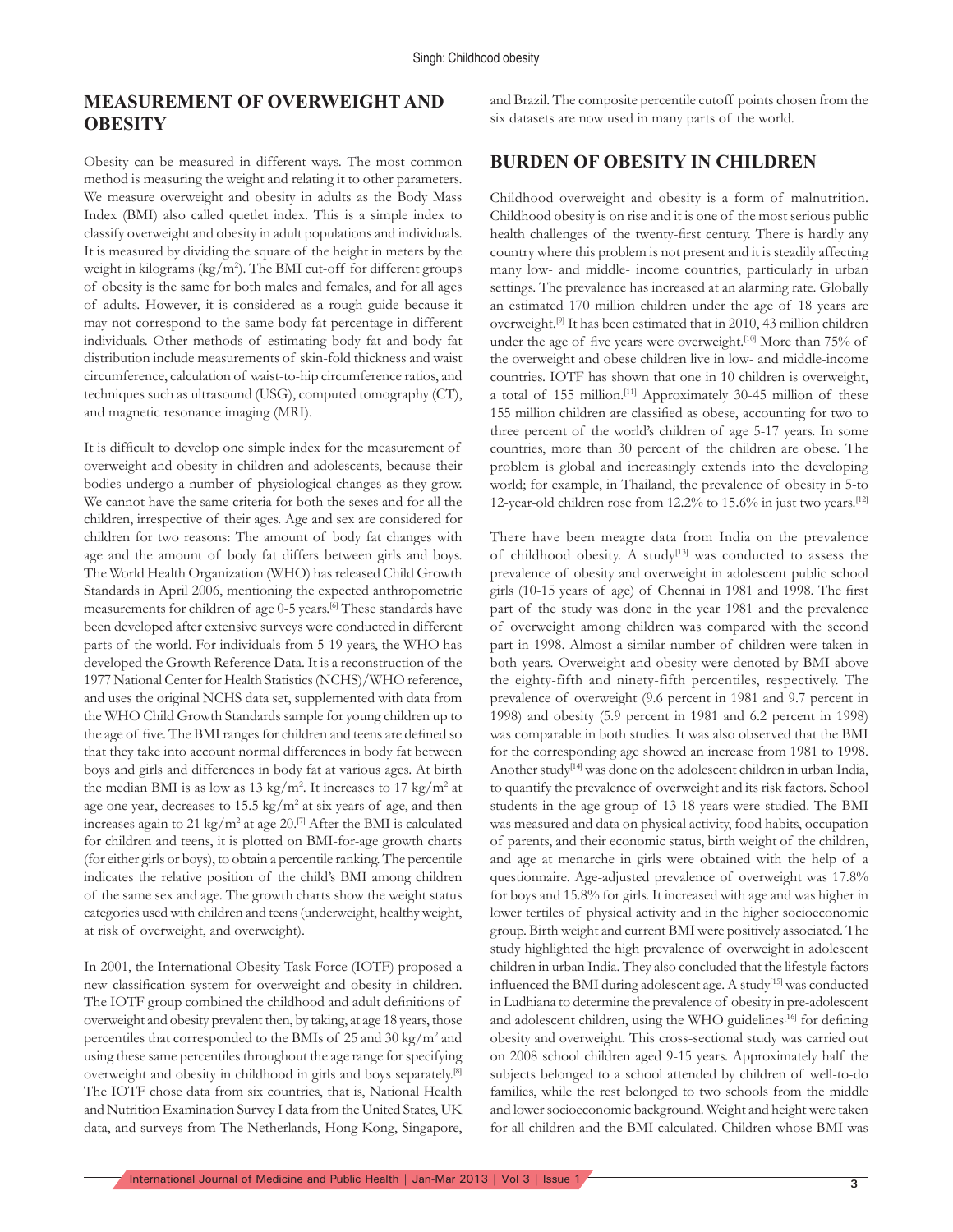more than the eighty-fifth percentile for age and sex were defined as overweight. Triceps skin fold thickness (TSFT) was measured for all overweight children and those with a TSFT of more than the ninetieth percentile for age and sex were defined as obese. The overall prevalence of obesity and overweight was 11.1 and 14.2%, respectively. The prevalence of obesity as well as overweight was higher in boys as compared to girls (12.4 vs. 9.9%, 15.7 vs. 12.9%). Significantly more children from the higher socioeconomic status were obese and overweight than those from the lower socioeconomic status groups. No significant gender difference for obesity prevalence was seen among the children from a less privileged background; however, among children from affluent families, significantly more boys were obese as compared to girls. When around 25 thousand children were followed for three years, the researchers noticed rapid growth and nutritional transitions, characterized by a decline in the underweight population along with escalation of the overweight population.[17] In the National capital of Delhi overweight is increasing at an alarming rate in urban children. It grew from  $16\%$ in 2002 to about 24% in 2006-2007.[18]

# **CHILDHOOD OVERWEIGHT AND PROPENSITY TO DEVELOP OBESITY LATER IN LIFE**

An overweight child has high probability of remaining overweight in adolescence also.<sup>[19-21]</sup> Data from a number of studies provide strong evidence that higher levels of BMI during childhood can predict overweight later in life. This was summarized in a review by Goran.<sup>[22]</sup> Data from four longitudinal studies were reviewed and showed that the probability of overweight at 35 years of age for children with BMI in the eighty-fifth to ninety-fifth percentiles increased with increasing age. The prediction for adult weight was most accurate for BMI at 18 years of age, with accuracy for BMI decreasing below 13 years of age. Goran concluded that the persistence of pediatric obesity into adulthood increases according to the age at which obesity is initially present.

An emerging area of research is the potential role of intrauterine growth and growth in the first year of life, for predicting the emergence of increased cardiovascular risk and obesity during adulthood. Dietz and Gortmaker<sup>[23]</sup> reviewed the Dutch Famine Studies. They noted that individuals who were exposed to famine *in-utero*, in the first trimester of pregnancy were more likely to be overweight at 18 years of age compared to those exposed to famine at other periods during pregnancy. In contrast, individuals exposed to famine late in pregnancy tended to be underweight at 18 years of age. Although low birth weight and low weight gain in the first year of life may contribute to increased risk of hypertension, dyslipidemia, and cardiovascular risk in the adult population, Dietz and Gortmaker conclude that it is unlikely that low birth weight contributes significantly to obesity prevalence in the adult population. In addition, a child who is born overweight (>4 Kg.) does have a higher risk of being an overweight adult. These authors suggest that 5% of adult obesity is attributable to individuals born with high birth weights.

Overweight and obese children are likely to stay obese in adulthood

and more likely to develop non-communicable diseases like diabetes<sup>[24]</sup> and cardiovascular diseases at a younger age. This has been proved by many studies, some of these conducted in India. A cohort study was conducted in Delhi by Sachdev, *et al*. [25] with the objective of finding a relationship between birth size and BMI during childhood, with anthropometric indices of the adult body composition. A population-based cohort of 1526 men and women aged 26 to 32 years, in Delhi, who were measured sequentially from birth until 21 years of age, were followed up. Adult weight, height, skin-fold thicknesses, and waist and hip circumferences were measured. The BMI and indices of adiposity (sum of skin-fold thicknesses), central adiposity (waist – hip ratio), and lean mass (residual values after adjustment of BMI for skin-fold thicknesses and height) were derived. They found out that the birth weight was positively related to the adult lean mass, and in women, to adiposity. THE BMI from birth to age 21 years was increasingly, strongly, and positively correlated with all the outcomes. Higher BMI and greater BMI gain in late childhood and adolescence were associated with increased adult adiposity and central adiposity. They concluded that greater BMI gain in late childhood and adolescence predicts increased adult adiposity.

# **HEALTH CONSEQUENCES OF OBESITY IN CHILDREN**

Children who are overweight may begin to experience health consequences during their youth as well as put themselves at risk for weight-related health problems later in life. Overweight children and adolescents have been found to have risk factors for cardiovascular disease, including high cholesterol, elevated insulin levels, and elevated blood pressure during childhood. One study<sup>[26]</sup> has shown that approximately 60% of overweight children have at least one cardiovascular risk factor, such as, high cholesterol or high blood pressure; in comparison, only 10% of the children with healthy weight have at least one risk factor. Additionally, 25% of overweight children have two or more risk factors. Other health consequences include the following potential problems:[27] Type 2 diabetes, Sleep apnea, and Social consequences, including poor self-esteem and social discrimination. Psychiatric morbidities are also more common among obese people.[28] Psychological problems associated with childhood obesity include negative self-esteem, withdrawal from interaction with peers, depression, anxiety, and the feeling of chronic rejection. The overweight and obesity epidemic has increased the prevalence of hypertension and other chronic conditions in children.[29]

For most NCDs resulting from obesity, the risks depend partly on the age of onset and on the duration of obesity. Obese children and adolescents suffer from both short-term and long-term health consequences. Childhood obesity is associated with a higher chance of premature death and disability in adulthood. The most significant health consequences of childhood overweight and obesity, that often do not become apparent until adulthood, include: Cardiovascular diseases (mainly heart disease and stroke); diabetes; musculoskeletal disorders, especially osteoarthritis; and certain types of cancer (endometrial, breast, and colon). At least 2.6 million people each year die as a result of being overweight or obese [Table 1].<sup>[30-31]</sup>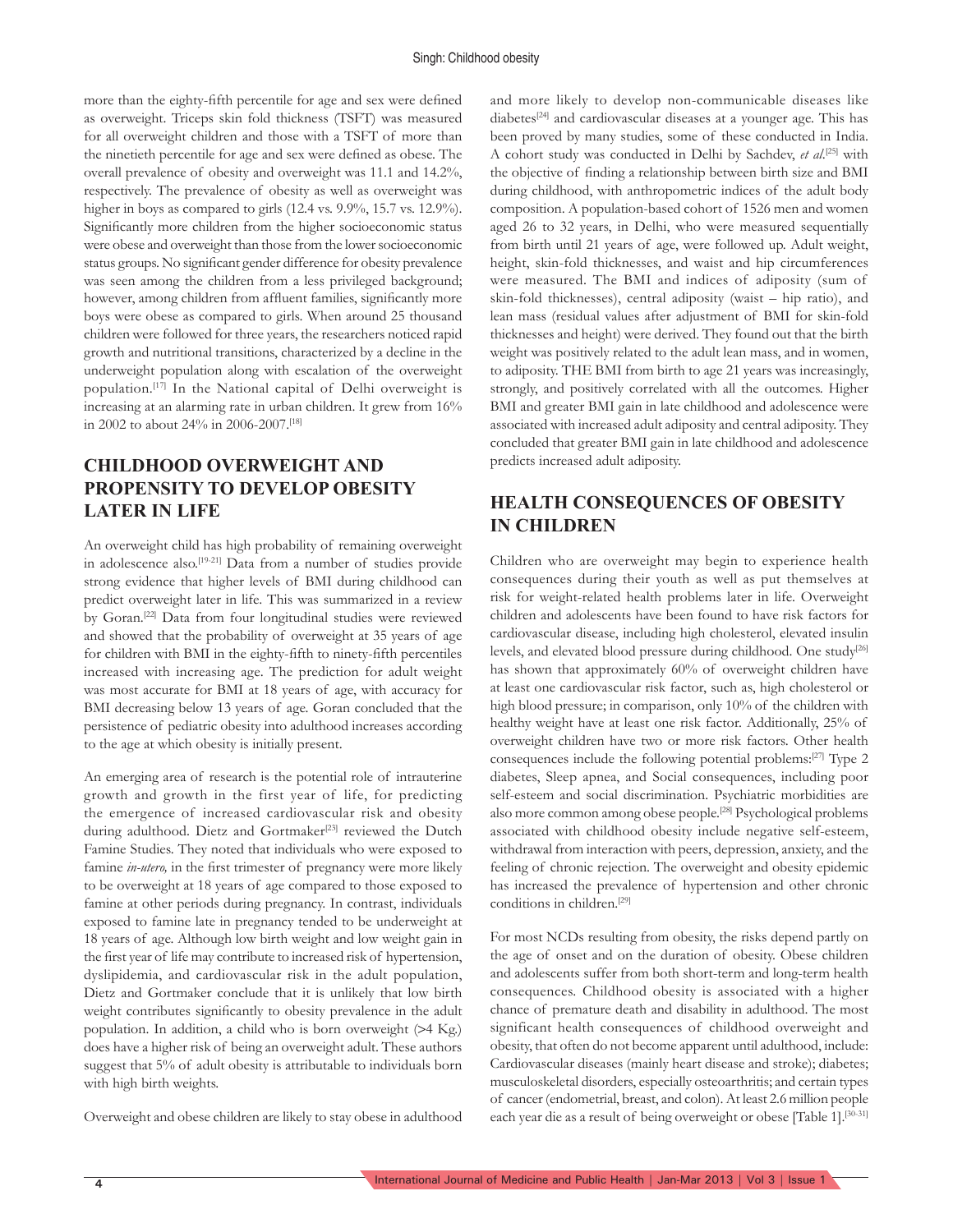#### **Table 1: Physical consequences of childhood and adolescent obesity**

| Organ system                   | <b>Obesity-related disorders</b>                                                                                                                 |
|--------------------------------|--------------------------------------------------------------------------------------------------------------------------------------------------|
| Pulmonary                      | Sleep apnea<br>Asthma<br>Pickwickian syndrome                                                                                                    |
| Orthopedic                     | Slipped capital epiphyses<br>Blount's disease (tibia vara)<br><b>Tibial torsion</b><br>Flat feet<br>Ankle sprains<br>Increased risk of fractures |
| Neurological                   | Idiopathic intracranial hypertension                                                                                                             |
| Gastroenterological            | Cholelithiasis<br>Liver steatosis/non-alcoholic fatty liver<br>Gastroesophageal reflux                                                           |
| Endocrine                      | Insulin resistance/impaired glucose tolerance<br>Type 2 diabetes<br>Menstrual abnormalities<br>Polycystic ovary syndrome<br>Hypercorticism       |
| Cardiovascular<br>Hypertension | Dyslipidemia<br><b>Fatty streaks</b><br>Left ventricular hypertrophy                                                                             |
| Others                         | Systemic inflammation/raised                                                                                                                     |
|                                | C-reactive protein                                                                                                                               |

# **CAUSES OF OVERWEIGHT EPIDEMIC**

Like many other diseases, the cause of obesity in an individual is multifactorial. Similarly, the cause of the current epidemic of overweight can be attributed to many factors. The rising epidemic reflects the profound changes in society and in the behavioral patterns of communities over recent decades. Even as genes are important in determining a person's susceptibility to weight gain, energy balance is determined by calorie intake and physical activity. Thus, societal changes and worldwide nutrition transition are driving the obesity epidemic. Economic growth, modernization, urbanization, and globalization of food markets are just some of the other forces thought to underlie the epidemic.

As incomes rise and populations become more urban, diets high in complex carbohydrates give way to more varied diets, with a higher proportion of saturated fats and sugars. At the same time, large shifts toward less physically demanding work have been observed worldwide. Moves toward less physical activity are also found in the increasing use of motor vehicle, technology in the home, and more passive leisure activities.

Causes of obesity in individuals include poor diet and inadequate exercise. Genetic, hormonal, and environmental factors play a significant role, as does one type of adenovirus. A child with one overweight parent has a 40% chance of being overweight; with two overweight parents, it is 80%.[32] A number of medications (OCPs, antidepressants, antipsychotic drugs, etc.) can also contribute to weight gain.

# **OBESOGENIC ENVIRONMENTS**

Obesogens are the external influences that encourage weight gain.<sup>[33]</sup>

School, family customs, and practices have a strong influence on a child's food preferences and activity patterns, and as the child grows older, he or she may experience social pressure from peers to purchase certain foods, or to undertake sedentary activities. Beyond these local influences, food advertising and labeling policies, road transport policies, and a range of other factors also contribute to the list of potential obesogens.

Some environmental factors shown to contribute to childhood obesity include:

#### **Increase in use of motorized transport**

Children today are more likely to be driven to schools and other meeting places rather than walking. This may be due to an increasing number of persons having access to motor vehicles.

## **Fall in opportunities for recreational physical activity**

Children today have fewer opportunities to be involved in recreational sporting activities. Many schools due to increased emphasis on academics have cut out or drastically reduced sporting programs.

#### **Increased sedentary recreation**

Today the type of play involves less active games usually restricted to indoor activities like board games and computer games. With a lot more children moving to crowded cities many children do not have a ground to play.

## **Multiple TV channels around the clock**

With the availability of cable, children can sit and watch cartoons all day long, every day.

## **Greater quantities and a variety of energy dense foods available**

There are a multitude of different candies and sweets, chocolates, cookies, cakes, sodas/soft drinks available today that provide a high level of calories in relation to the overall nutrient needs of the children.

## **Rising levels of promotion and marketing of energy-dense foods**

A lot of these energy dense foods are marketed directly to children, so children today are more aware of what is available and are able to ask their parents or purchase what they want to eat with pocket money.

# **MANAGEMENT OF CHILDHOOD OBESITY**

Pediatric overweight intervention requires a combination of family-based and school-based multi-component programs that include the promotion of physical activity, parent training/modeling, behavioral counseling, and nutrition education. Furthermore, although not yet evidence-based, community-based and environmental interventions are recommended as being the most feasible techniques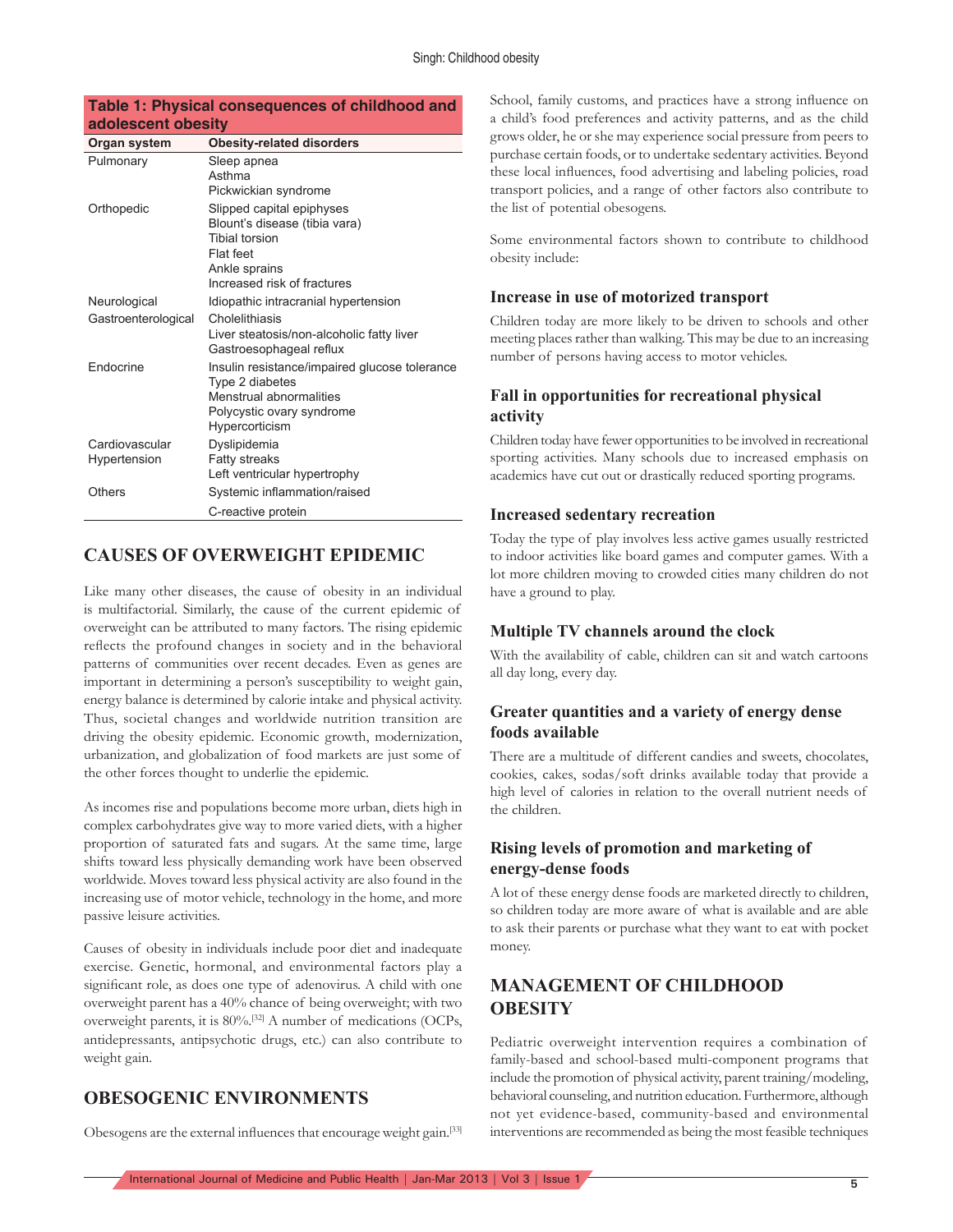to support healthy lifestyles for a great number of children and their families. The American Dietetic Association did a systematic evidence-based analysis<sup>[34]</sup> of the pediatric overweight literature on intervention programs. The research showed positive effects of two specific kinds of overweight interventions: (a) Multi-component, family-based programs for children between the ages of five and 12 years, and (b) multi-component, school-based programs for adolescents. Multi-component programs include behavioral counseling, promotion of physical activity, parent training/ modeling, dietary counseling, and nutrition education. Analysis of the literature, to date, points to the need for further investigation of promising strategies not yet adequately evaluated. Furthermore, this review highlights the need for research, to develop effective and innovative overweight prevention programs for various sectors of the population, including those of varying ethnicities, young children, and adolescents.

There are various programs, both interventions and preventive, running in different countries, to decrease the impact of the obesity epidemic on children. Centers for Disease Control and Prevention, USA, studied the various programs, to prevent or treat two- to six-year-old overweight children to find out their effectiveness.<sup>[35]</sup> They studied seven studies and reported that four of the seven studies (two intervention, two prevention) documented significant reductions in weight status or body fat. Among these, three sustained reductions one to two years after program initiation, two actively and one passively involved parents, three included the multicomponent strategies, and all four monitored behavioral changes. Of the three (prevention) studies that did not show reduction in weight or fat status, all performed assessments between four and nine months after program initiation, and one used a multi component strategy. Other significant changes reported were reductions in television viewing, cholesterol, and parental restriction of child feeding. They concluded that multicomponent programs with one- to two-year follow-ups in clinics or child care settings were successful in their impact on weight; they were likely enhanced by parental involvement. Both treatment programs and two of the five prevention programs reduced weight/fat status.

In approaching childhood obesity, we can consider three levels of prevention: Primordial prevention, which aims toward maintaining normal BMI throughout childhood and adolescence; primary prevention, directed toward preventing overweight children (BMI: Eighty-fifth to the ninety-fifth percentiles) from becoming obese; and secondary prevention, to treat obese children (BMI: Ninety-fifth percentile and more), to reduce comorbidities, and to reverse overweight and obesity, if possible. There is a need to balance energy intake with energy output and to introduce activity in place of inactivity. In obesity prevention, an emphasis on vegetable and fruit consumption will be a major step forward in avoiding energy-dense foods.

The obesity epidemic can be tackled at different stages in a human being, right from the pre-conception stage. Components for obesity prevention at different stages of development can be summarized as:

## **Perinatal**

Supply good prenatal nutrition and health care, avoid excessive maternal weight increase, control diabetes, help mothers lose weight postpartum, and offer nutrition education.

#### **Infancy**

Encourage increased breast feeding and exclusive breast feeding till six months of age, delay introduction of solid foods until after six months of age, provide a balanced diet, avoid excess high-calorie snacks, and follow weight increase closely.

## **Preschool**

Provide early experiences with foods and flavors, help develop healthy food preferences, encourage appropriate parental feeding practices, monitor rate of weight increase, to prevent early adiposity rebound, and provide the child and parent nutrition education.

## **Childhood**

Monitor weight increase for height (slow down if excessive), avoid excessive pre-pubertal adiposity, supply nutrition education, and encourage daily physical activity.

#### **Adolescence**

Prevent excess weight increase after growth spurt, maintain healthy nutrition as the next generation of parents, and continue daily physical activity.

For children who are significantly overweight, the goal should be to reduce severity of obesity and to treat, reduce, and eliminate the comorbidities (e.g., hypertension, dyslipidemia, insulin resistance, and type II diabetes). For energy balance, measures are needed for children to lose weight or to slow down the rate of gain, and to grow to their expected heights. This requires some reduction in energy intake and substantial increases in energy expenditure.

# **REFERENCES**

- 1. Available from: http://www.who.int/mediacentre/factsheets/fs311/en/index. html. [Last accessed on 2012 Oct 8].
- 2. Obesity and overweight. World Health Organization 2003. Available from: http://www.who.int/dietphysicalactivity/media/en/gsfs\_obesity.pdf. [Last accessed on 2012 Oct 8].
- 3. Available from: http://www.who.int/dietphysicalactivity/publications/facts/ obesity/en/. [Last accessed on 2012 Oct 8].
- 4. Jiang J, Rosenqvist U, Wang H, Greiner T, Ma Y, Toschke AM. Risk factors for overweight in 2- to 6-year-old children in Beijing, China. Int J Pediatr Obes 2006;1:103-8.
- 5. The double burden of malnutrition. Case studies from six developing countries. Food and nutrition paper 84. Food and agriculture organization of the United Nations Rome; 2006.
- 6. de Onis M, Onyango AW, Borghi E, Siyam A, Nishida C, Siekmann J. Development of a WHO growth reference for school-aged children and adolescents. Bull World Health Organ 2007;85:660-7.
- 7. Cole TJ, Bellizzi MC, Flegal KM, Dietz WH. Establishing a standard definition for child overweight and obesity worldwide: International survey. BMJ 2000;320:1240-3.
- 8. World Health Organization. Obesity. Preventing and Managing the Global Epidemic. Report of a WHO Consultation on Obesity. Geneva, Switzerland: World Health Organization; 1998.
- 9. Prioritizing areas for action in the field of population-based prevention of childhood obesity. A set of tools for Member States to determine and identify priority areas for action. World Health Organization 2012. Available from: http://www.who.int/dietphysicalactivity/childhood/Childhood\_obesity\_ modified\_4june\_web.pdf www.who.int. [Last accessed on 2012 Oct 8].
- 10. Population-based strategies for prevention of childhood obesity. Report of the WHO Forum and Technical Committee. Geneva: World Health Organization; 2010.